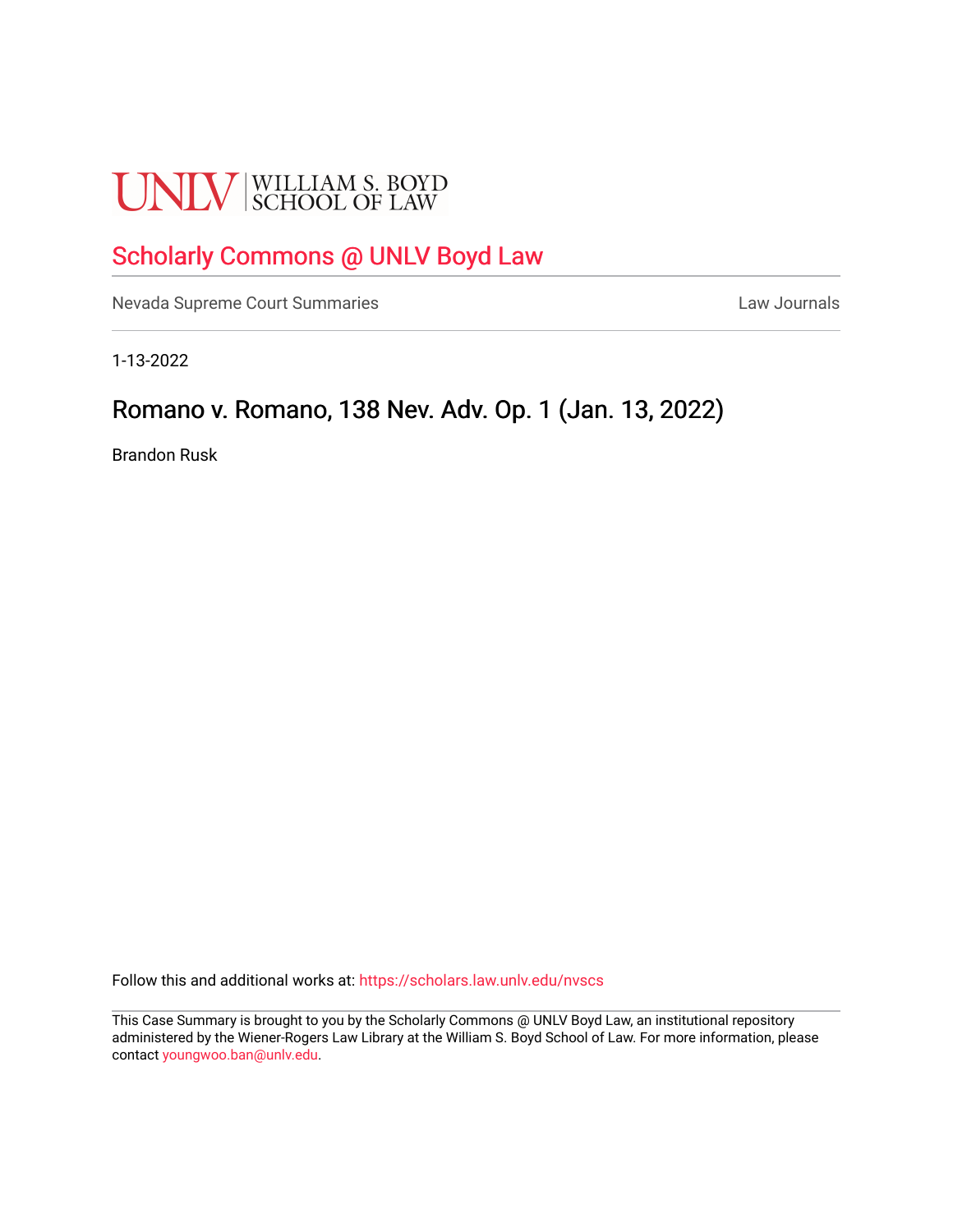## *Romano v. Romano,* 138 Nev. Adv. Op. 1 (Jan. 13, 2022) 1

## FAMILY LAW: THE TEST FOR JOINT OR PRIMARY PHYSICAL CUSTODY ARRAGNEMENTS

#### **Summary**

Caselaw surrounding the circumstances under which a district court may modify the joint physical custody of minor children and a parent's child-support obligations has been inconsistent in Nevada. In *Rivero*,<sup>2</sup> for example, the Court relied on two tests to evaluate motions to modify a physical custody arrangement. Initially, *Traux* held that the test to modify *joint* physical custody arrangements was different from the test to modify *primary* physical custody.<sup>3</sup> The initial test was based on NRS 125.510(2), which provided that a court may modify a joint physical custody arrangement when the movant can show that it is in the child's best interest to do so. Thus, the Court initially concluded that a party does not need to show a change in the parent's circumstances to modify a joint physical custody arrangement.<sup>4</sup> Even when *Traux* was decided, the child's best interest was the sole factor in determining physical custody, regardless of whether a party sought joint or primary custody.

However, the Court later observed that when a judge makes a decision on child custody, it should not be modified if the circumstances that were present when the decision was made remains in effect.<sup>5</sup> As such, the Court modified the physical custody arrangement test. The Court held that requiring the movant to show a substantial change in circumstances affecting a child's welfare "serves the important purpose of guaranteeing stability unless circumstances have changed to such an extent that a modification is appropriate."<sup>6</sup> Accordingly, a court may modify a joint or primary physical custody arrangement only when "(1) there has been a substantial change in circumstances affecting the welfare of the child, and (2) the child's best interest is served by the modification."<sup>7</sup>

#### **Background**

In 2019, appellant Aaron Romano and respondent Tracy Romano divorced. The parties agreed to create a timeshare regarding the physical custody of their seven children. According to the timeshare, Aaron would hold custody of the oldest three children for approximately 90 percent of the time. Tracy, on the other hand, would hold custody of the four younger children for approximately 95 percent of the time. The timeshare did not meet the at-least-40-percent-physicalcustody standard for joint physical custody; regardless, the parties agreed to joint physical custody.

<sup>&</sup>lt;sup>1</sup> By Brandon Rusk.

<sup>2</sup> Rivero v. Rivero, 125 Nev. 410, 216 P.3d 213 (2009).

<sup>3</sup> Truax v. Truax, 110 Nev. 437, 874 P.2d 10 (1994) (*emphasis added*).

<sup>4</sup> Murphy v. Murphy, 84 Nev. 710, 711, 447 P.2d 664, 665 (1968), *overruled by* Ellis v. Carucci, 123 Nev. 145, 150, 161 P.3d 239, 242.

<sup>5</sup> Mosley v. Figliuzzi, 113 Nev. 51, 58, 930 P.2d 1110, 1115 (1997).

<sup>6</sup> *Ellis*, 123 Nev. at 151, 161 P.3d at 243.

<sup>7</sup> *Id.* at 150, 161 P.3d at 242.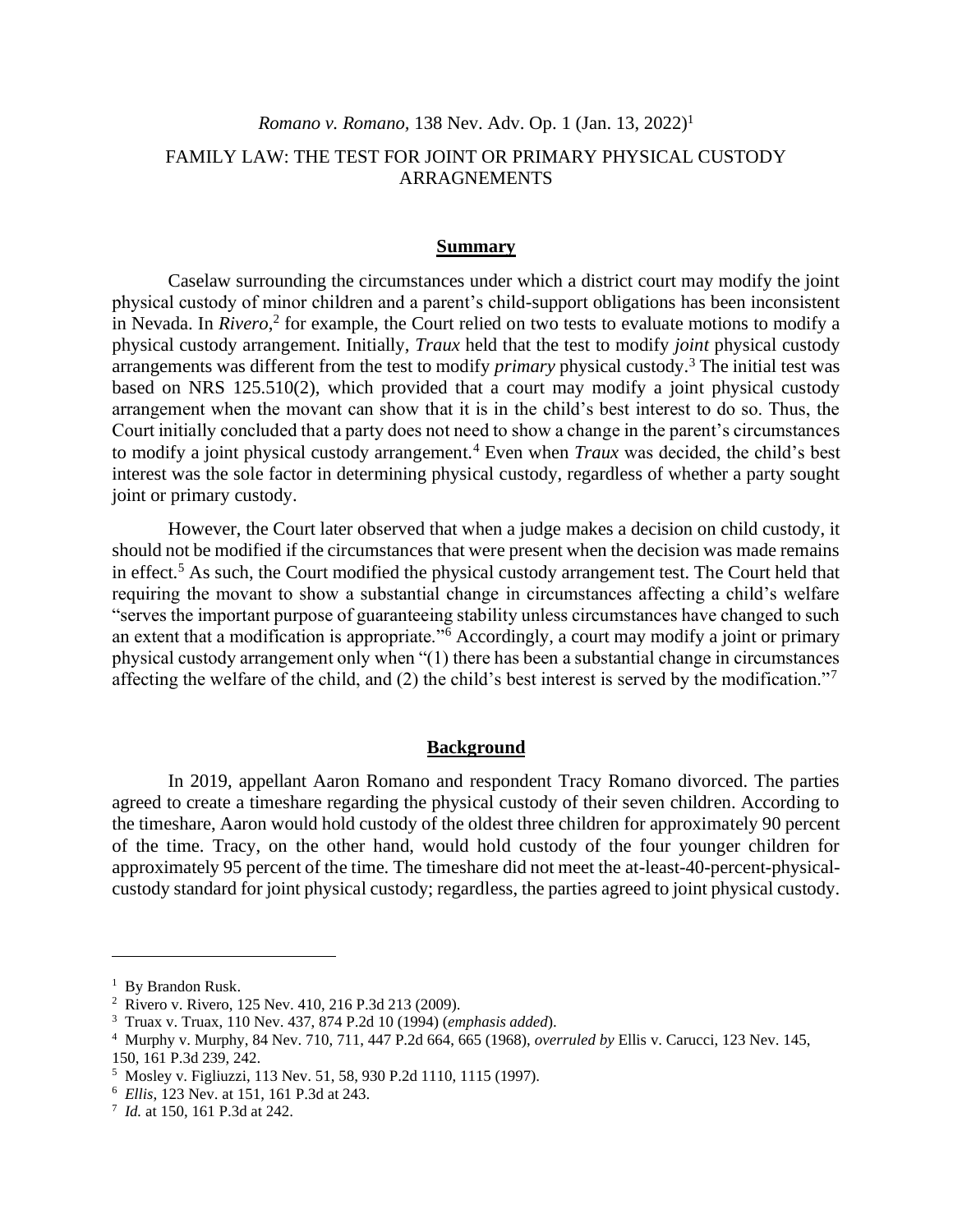After the parties resolved custody, they stipulated to a Marital Settlement Agreement (MSA). The MSA provided that Aaron owed Tracy \$1,138 per month per child. The MSA also provided that the prevailing party in litigation concerning the terms and conditions of the MSA, or its breach, is entitled to attorney fees and costs.

Roughly eight months after stipulating to the MSA, Aaron filed a "Motion to Confirm De Facto Physical Custody Arrangement of Children." He requested that the court modify the custody order to reflect his status as having primary physical custody of the three oldest children and Tracy's status as having primary physical custody of the four youngest children. He also requested that the court modify the child-support obligations based on the actual physical custody timeshare and Tracy's monthly income increase.

Tracy opposed Aaron's motion, arguing that their settlement did not warrant a modification. Specifically, Tracy argued that there were no changed circumstances and that the settlement reflected what Tracy and Aaron contemplated and stipulated to in court. As to her income, Tracy argued that there was no change in circumstances because her income was part of the parties' global settlement agreement, which Aaron knew of at the time they agreed on child support.

The district court concluded that there was no change in circumstances warranting the modification in custody and that Tracy's income had not changed. The court denied Aaron's motion and awarded Tracy attorney fees and costs pursuant to the MSA and NRS 18.010(2)(b). Aaron appealed from both of the district court's orders.

#### **Discussion**

#### *The district court did not abuse its discretion when it denied Aaron's motion to modify custody*

The Court held that a court may modify a joint or primary physical custody arrangement only when "(1) there has been a substantial change in circumstances affecting the welfare of the child, and (2) the child's best interest is served by the modification."<sup>8</sup> Applying this analysis, the Court discerned no abuse of discretion in the district court's holding that there was no change in circumstances warranting a modification of the child-custody arrangement. Aaron did not allege or show a substantial change in circumstances affecting the welfare of the children since the arrangement was agreed upon.

However, Aaron argues that *Rivero* requires the district court to rely on the stipulated custody order to determine whether it qualifies as joint custody before it may reject a motion to modify based on a lack of changed circumstances. The Court held that Aaron's argument is premised on the existence of two separate tests used to evaluate a motion to modify physical custody. Thus, the Court overrules *Rivero's* holding to the extent that a district court must first determine the type of physical custody arrangement before considering whether to modify it. As such, the Court held that the district court did not abuse its discretion in denying Aaron's motion based on his failure to show a substantial change in circumstances without having first determined if the parties were exercising primary or joint physical custody.